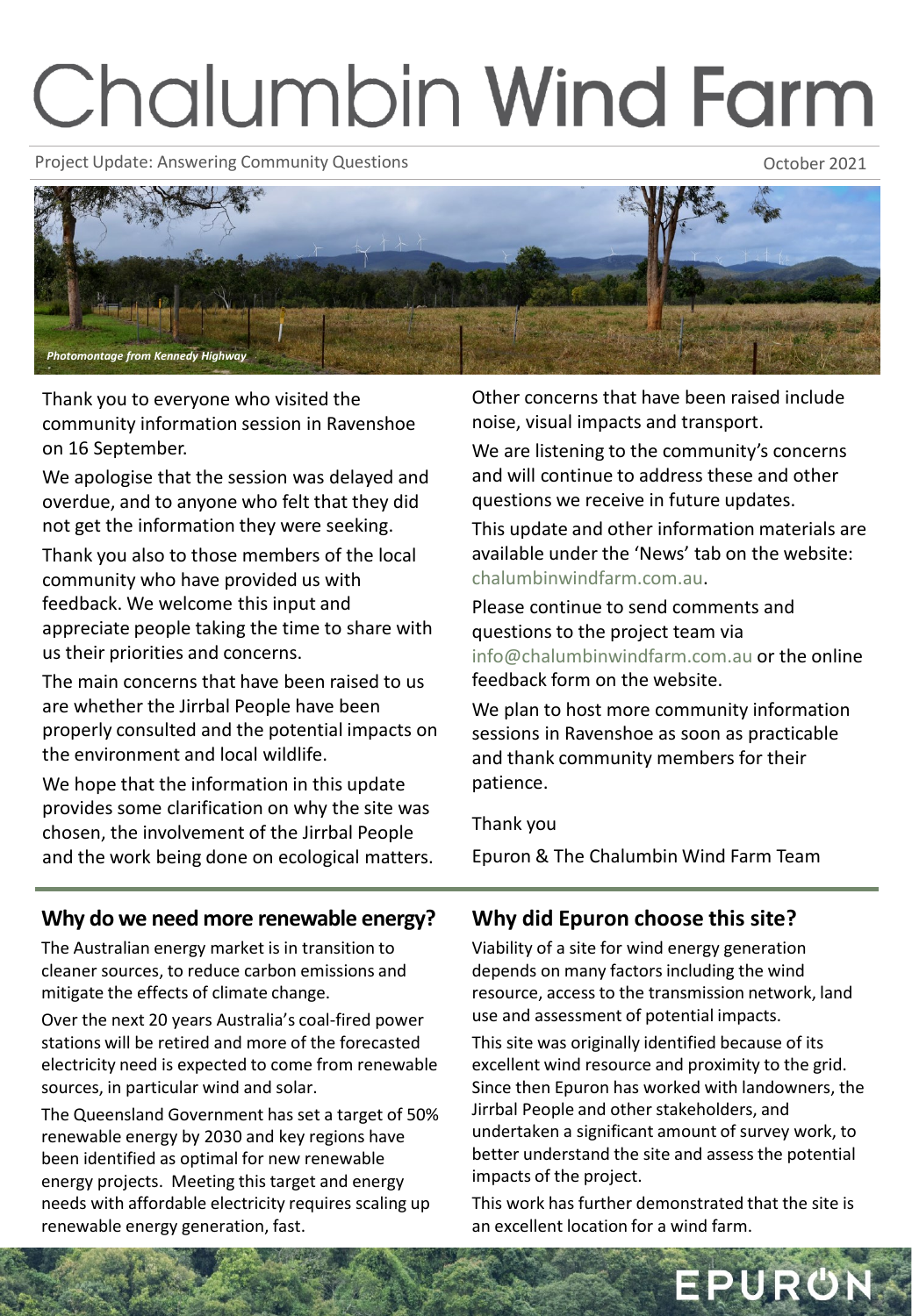# **Have the Jirrbal People been involved?**

Yes. Epuron recognises the importance of Jirrbal People as a stakeholder for this project as the traditional owners for the area of the Chalumbin Wind Farm.

Epuron has and continues to engage with Jirrbal People about the project and the protection and management of cultural heritage. The project is taking into account the views of Jirrbal People and the findings from site investigations in the planning of the wind farm.

Jirrbal People looking to find out more about Epuron's engagement to date are urged to contact the North Queensland Land Council (NQLC).

#### **Does the project include any part of the Wet Tropics World Heritage Area?**

No. The project has been designed to avoid all direct impacts on the Wet Tropics World Heritage Area.

Infrastructure has been located away from the protected World Heritage Area and would be separated from it by an existing power easement, and Tully Falls Road would not be used for construction equipment or machinery.

#### **Does the proposal involve clearing any rainforest?**

No.

#### **Are key environment stakeholders being involved?**

Yes. Epuron and its consulting ecologists have involved and will continue to involve the land managers and wildlife stakeholders for the Tully Falls National Park and World Heritage Area.

This includes the Wet Tropics Management Authority, the Cairns and Far North Environment Centre, Bush Heritage Australia and Terrain NRM.

#### **How much and what type of land would be cleared?**

The current proposed design involves a project footprint of up to 1,250 hectares within mostly open Eucalypt woodland. The total area of the properties that will host the project is approximately 31,500 hectares so this accounts for about 4%.

The design is at an early stage so work to minimise the disturbance footprint - such as redesigning to reduce the width of access tracks - is in progress and this area will likely be reduced.

The aim is to only disturb the absolute minimum required to safely construct and operate the project.

Areas that would be disturbed for construction would be rehabilitated afterwards and any residual impacts on vegetation of significance will involve an offset program with the potential to achieve a net positive outcome.

#### **What ecological assessment work has been done?**

Over the past year teams of independent specialists from leading Queensland-based environmental advisory group Attexo have been to the site numerous times to conduct various ecological surveys.

These include dedicated surveys for vegetation, regional ecosystem mapping, listed plant species, and fauna species in both wet and dry seasons.

Ecologists based in Ravenshoe and Malanda have been involved in the ecological survey work that has been done so far.

Ecology work is ongoing and further surveys are planned.

#### **What impact could the project have on wildlife corridors?**

Because the project is located within a largely intact open Eucalypt woodland and the disturbance footprint is relatively small, most vegetation would be retained and enable the ongoing ecological function of existing wildlife corridors.

Clearing of riparian vegetation with taller trees that have more nesting hollows, the best habitat for the greater glider, has been minimised.

Installation of glider ropes and poles has also been proposed as part of rehabilitation of areas disturbed during construction, to better facilitate glider movement across the broader landscape.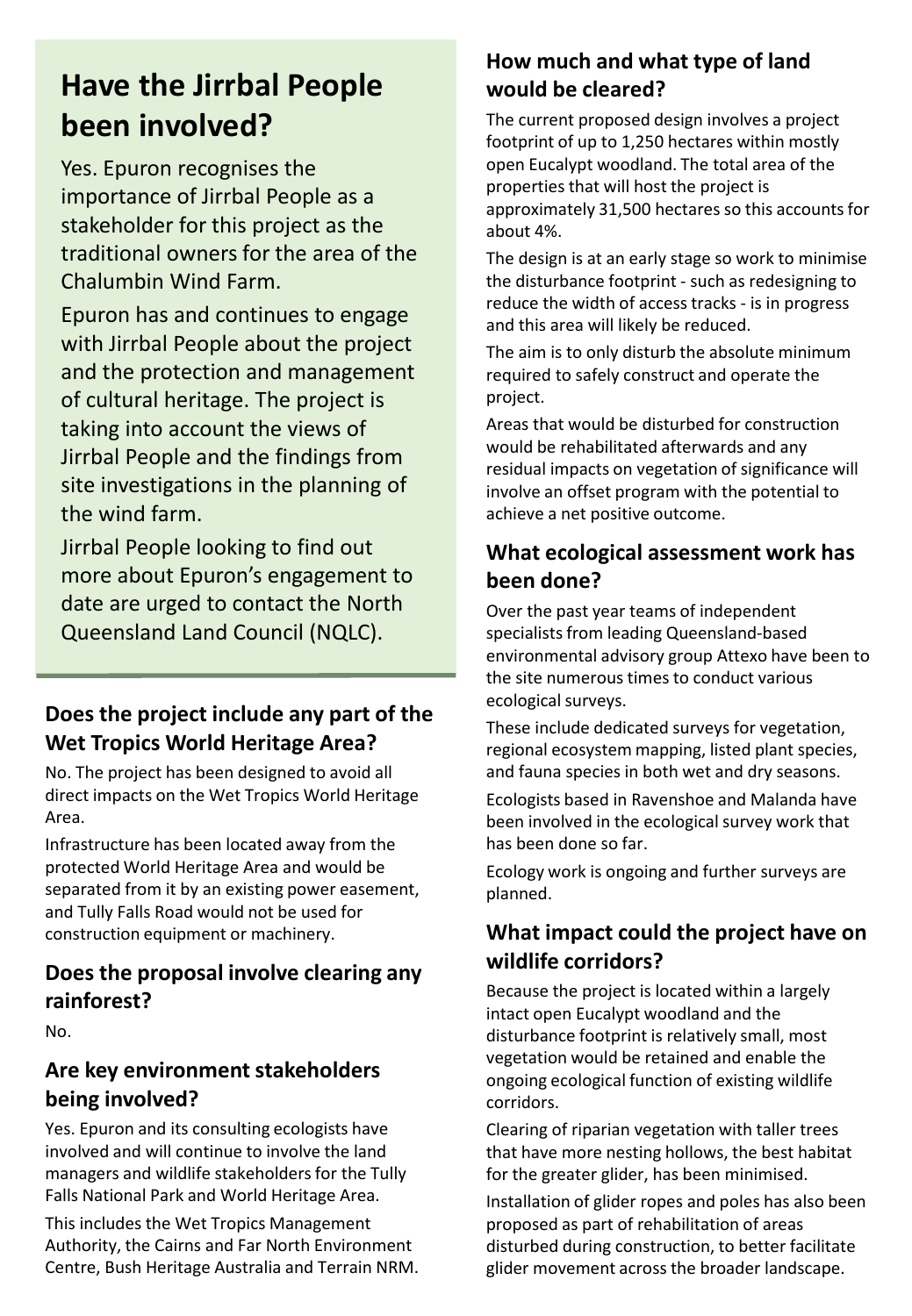#### **How will rare and endangered wildlife in the area be protected?**

Federal and State legislation requires comprehensive assessment of the potential impacts on conservation significant flora and fauna, and measures to avoid, minimise and mitigate potential impacts.

The project is being designed to avoid highly sensitive areas including rainforest vegetation and rare plants, and minimise the number of watercourse crossings and impact on habitat for key species.

This work is ongoing and species-specific, and has the potential to improve the body of research and provide a net positive outcome.

For the Red Goshawk for example, species experts at Queensland Parks and Wildlife and Australian Wildlife Conservancy are being consulted, multiple on-site surveys are being done by specialist ecologists and the project is being designed to minimise impacts on preferred habitat.

#### **What does a net positive outcome for biodiversity mean and what strategies will be used to achieve it?**

Any significant residual impacts on species identified under Federal or State legislation necessitate environmental offsets, as prescribed in the legislation and supporting policy documents for the Commonwealth *Environment Protection and Biodiversity Conservation Act 19*99 (EPBC Act) and the Queensland *Environmental Offsets Act 2014*.

The process of designing the project to avoid and minimise impacts is still in progress, but once this has been completed any residual impacts will guide an offset program.

Strategies are likely to include legally securing and managing land exclusively to create or improve habitat for the particular species being impacted and contributions to new or existing research.

## **What are the next steps in the environmental assessment process?**

Wind farm proposals in Queensland are assessed by the Queensland Government's State Assessment and Referral Agency (SARA).

Epuron also referred the initial proposal to the Australian Department of Agriculture, Water and the Environment (DAWE) for review under the *Environment Protection and Biodiversity Conservation Act 1999* (EPBC Act).

Based on this initial submission the proposal has been deemed a 'controlled action' under the EPBC Act. This means that environmental assessment for the project is required under both Federal and State legislation and the proposal must be approved by both DAWE and SARA before it can proceed.

DAWE has determined that it will assess the proposal through a Public Environment Report (PER). Draft guidelines for the PER are due to be released for public comment this month and it is estimated they will be finalised in November.

Epuron will then follow the guidelines to prepare a draft PER in early 2022, which once submitted will go on public exhibition.

For SARA the development application will require preparation of numerous technical reports to meet the requirements of relevant state codes. It is estimated that these will be ready by the end of the year, and will then be submitted to SARA, which will assess them with technical input from relevant departments.

Documentation for the project's *Environment Protection and Biodiversity Conservation Act 1999*  referral and assessment (Referral 2021/8983) is on the EPBC Act - Public notices portal: epbcnotices.environment.gov.au/publicnoticesreferrals

### **State code 23: Wind farm development - planning guidelines**

The assessment framework for wind farm developments in Queensland is provided by the State Development Assessment Provisions' *State code 23: Wind farm development.*  This outlines the matters to be assessed and prescribes the methodology for technical assessments, minimum actions and acceptable outcomes to demonstrate compliance.

State code 23 can be downloaded from **tinyurl.com/y3meslhf**  or by scanning the QR code right.